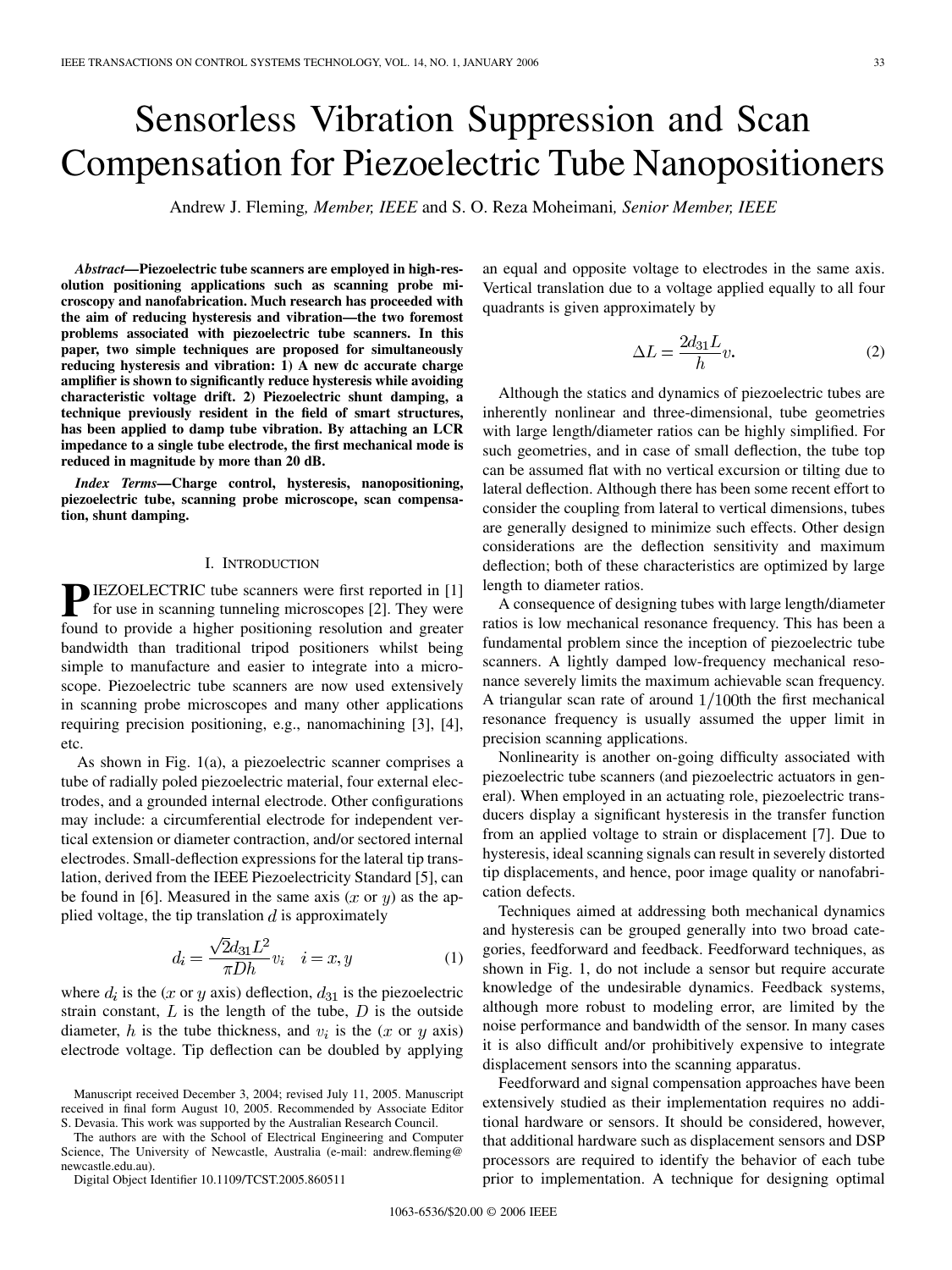

Fig. 1. Voltage driven tube scanner. (a) Open-loop with signal precompensation. (b) Closed-loop with displacement feedback.



Fig. 2. Charge driven tube scanner. (a) Open-loop with signal precompensation. (b) Closed-loop with displacement feedback.

linear feedforward compensators was presented in [\[8](#page-10-0)], then later extended to incorporate a PD feedback controller [[3\]](#page-10-0). In these works, the authors identify the main limitation to performance as being modeling error. Another feedforward technique, known as iterative or learning control is aimed at reducing unmodeled hysteresis. The need for a model is essentially annulled with the use of a sensor and online iteration to ascertain the optimal input compensation [[9\]](#page-10-0). The foremost problems with iterative techniques are the time taken to iterate the compensator and difficulties associated with nonmonotonic trajectories. Other feedforward approaches have included: Optimal  $\mathcal{H}_{\infty}$  compensation [[10\]](#page-10-0); Compensation for creep, Preisach hysteresis, and resonance [[11](#page-10-0)]; Improved iterative Preisach inversion [[12\]](#page-10-0); and various optimal linear feedforward compensation techniques [\[13](#page-10-0)], [\[14](#page-10-0)].

Feedback techniques can provide excellent low-frequency tracking performance, but depend heavily on the sensor noise performance and bandwidth. As a consequence, such techniques are most applicable to scan ranges in the hundreds of nanometers or greater. Good tracking of a 5-Hz triangle wave, while maintaining robustness to nonlinearity was presented in [[15\]](#page-10-0). With the integration of displacement sensors into the next generation of commercial microscopes, feedback systems will become more feasible.

Considering the breadth of research aimed at improving scan performance, it is surprising to find that commercial microscope manufacturers have been reluctant to adopt the techniques discussed. The majority of commercial scanning systems operate in much the same fashion as they did in the early 1990s. Regardless of the potential benefits, the requirement for data acquisition, sophisticated modeling experiments, and additional sensors have severely limited the application of feedforward and feedback scan compensation. With this in mind, the research in this paper introduces two simple, nonmodel-based techniques for the reduction of hysteresis and vibration.

Since the late 1980s, it has been known that driving piezoelectric transducers with current or charge rather than voltage significantly reduces hysteresis [\[16](#page-10-0)]. Simply by regulating the current or charge, a fivefold reduction in the hysteresis can be achieved [\[17\]](#page-10-0). A quote from a recent paper [\[18](#page-11-0)] typifies the sentiment toward this technique: "While hysteresis in a piezoelectric actuator is reduced if the charge is regulated instead of the voltage [\[16](#page-10-0)], the implementation complexity of this technique prevents a wide acceptance [[19\]](#page-11-0)."

Although the circuit topology of a charge or current amplifier is much the same as a simple voltage feedback amplifier, the uncontrolled nature of the output voltage typically results in the load capacitor being charged up. Saturation and distortion occur when the output voltage, referred to as the compliance voltage, reaches the power supply rails. The stated *complexity* invariably refers to the need for additional circuitry to avoid charging of capacitive loads.

The first contribution of this paper is to present a new class of grounded-load charge amplifier free from dc and low-frequency voltage drift. As shown in Fig. 2, voltage amplifiers used in previous techniques can be replaced with a charge amplifier, significant reduction of hysteresis can be achieved. To simplify the adaption of previous drive techniques, an analysis of the relationship between charge and voltage actuation is provided. In most cases, a constant gain will equate the displacement response of a tube driven by either charge or voltage.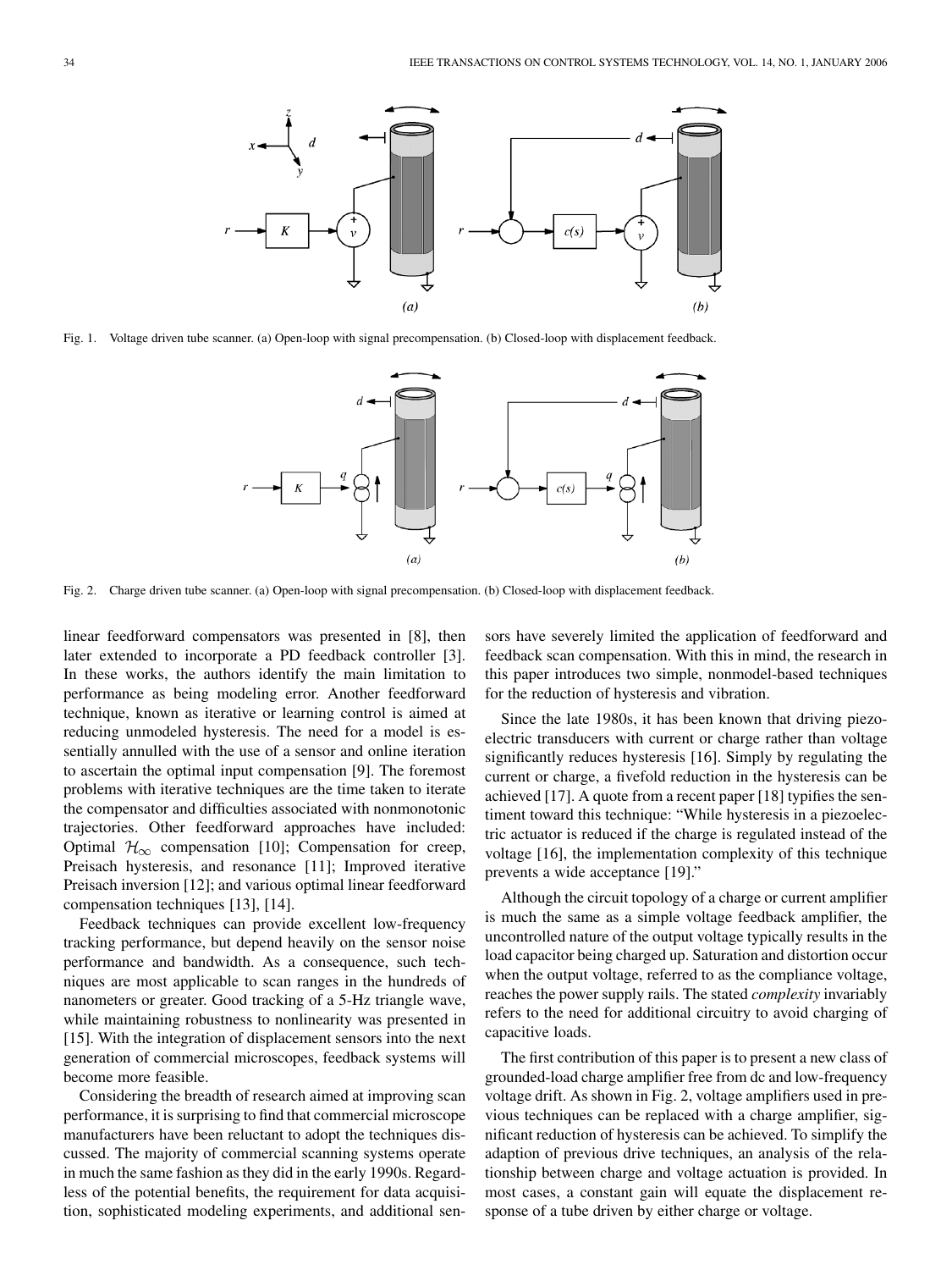

Fig. 3. Charge driven tube scanner with piezoelectric shunt damping circuit.



Fig. 4. (a) Charge driven tube scanner. (b) Voltage equivalent circuit.

The second contribution is a new technique for the reduction of scan induced and exogenous vibration. Drawn from the field of Smart Structures, we propose the connection of an electrical impedance to the terminals of one  $x$  and  $y$  electrode. Usually referred to as piezoelectric shunt damping, this technique results in a damped electrical resonance capable of significantly reducing the magnitude of one or more structural modes. Fig. 3 illustrates an inductor and resistor connected to the terminals of a charge driven piezoelectric tube. In this configuration, the inductor and resistor are tuned to damp the first  $x$  axis cantilever mode. Undesired resonance excitation due to scanning and external disturbance is attenuated.

Piezoelectric shunt damping requires no feedback sensor and is thus immune to the usual problems of low-bandwidth and measurement noise associated with optical and capacitive sensors. Furthermore, as illustrated in Fig. 4, we demonstrate that the shunt impedance  $Z(s)$ , can be applied to the same electrode as the driving charge or voltage source. This allows the redundant electrode to be used for increasing the scan range or as a piezoelectric strain sensor. Like the charge amplifier, such a technique can be implemented independently or in conjunction with a previous technique to improve performance.

In Section II, we discuss the modeling of a piezoelectric tube and analyze the effect of a connected shunt impedance. Implementation issues are then discussed in Section III, followed by experimental results and conclusions in Sections IV and V.

#### II. SHUNT CIRCUIT MODELING

Modeling of piezoelectric transducers with attached resonant shunt circuits has traditionally been performed using voltage driven models. In this work, only charge driven models are utilized. The following sub-section introduces the models required



Fig. 5. (a) A voltage and (b) charge driven piezoelectric tube.

to simulate the effect of an attached shunt circuit. Traditional voltage driven models are initially discussed then related to their charge driven equivalents as used throughout.

# *A. Open-Loop*

We first consider the open-loop translational dynamics of a piezoelectric tube. The electrically equivalent model of a voltage and charge driven piezoelectric tube is shown in Fig. 5. Each electrode acts as a piezoelectric transducer, represented by a strain dependent voltage source  $v_p$  and series capacitor  $C_p$ . The polarization vector is assumed to be oriented radially outward, in this case, a positive voltage or charge results in a positive deflection. We are interested in the transfer functions from an applied voltage  $v$  to the resulting piezoelectric voltage  $v_p$  and tip translation d, that is

$$
G_{vv}(s) = \frac{v_p(s)}{v(s)} \quad G_{dv}(s) = \frac{d(s)}{v(s)}.
$$
 (3)

The transfer functions  $G_{vv}(s)$  and  $G_{dv}(s)$  can be derived analytically or determined experimentally. Due to the difficulties involved with modeling complicated geometries from first principles, empirical models obtained through system identification are preferable.

In the case of charge actuation, Fig. 5(b), equivalent transfer functions can be derived. Kirchoff's Voltage Law for the loop is

$$
\frac{-q}{C_p} - v_p + v_q = 0.\t\t(4)
$$

Substituting  $v_p = G_{vv}v_q$  and simplifying yields

$$
G_{vq}(s) = \frac{v_p(s)}{q(s)} = \frac{1}{C_p} \frac{G_{vv}(s)}{1 - G_{vv}(s)}.
$$
 (5)

The displacement transfer function can be derived in a similar fashion

$$
G_{dq}(s) = \frac{d(s)}{q(s)} = \frac{1}{C_p} \frac{G_{dv}(s)}{1 - G_{vv}(s)}.
$$
 (6)

Off resonance, where  $G_{vv}(s) \ll 1$ 

$$
G_{vq}(s) \approx \frac{G_{vv}(s)}{C_p} \quad G_{dq}(s) \approx \frac{G_{dv}(s)}{C_p}.
$$
 (7)

Thus, the relationship between charge and voltage actuation is revealed. Due to the benefits in reducing hysteresis, only charge actuation will be considered in the proceeding sections.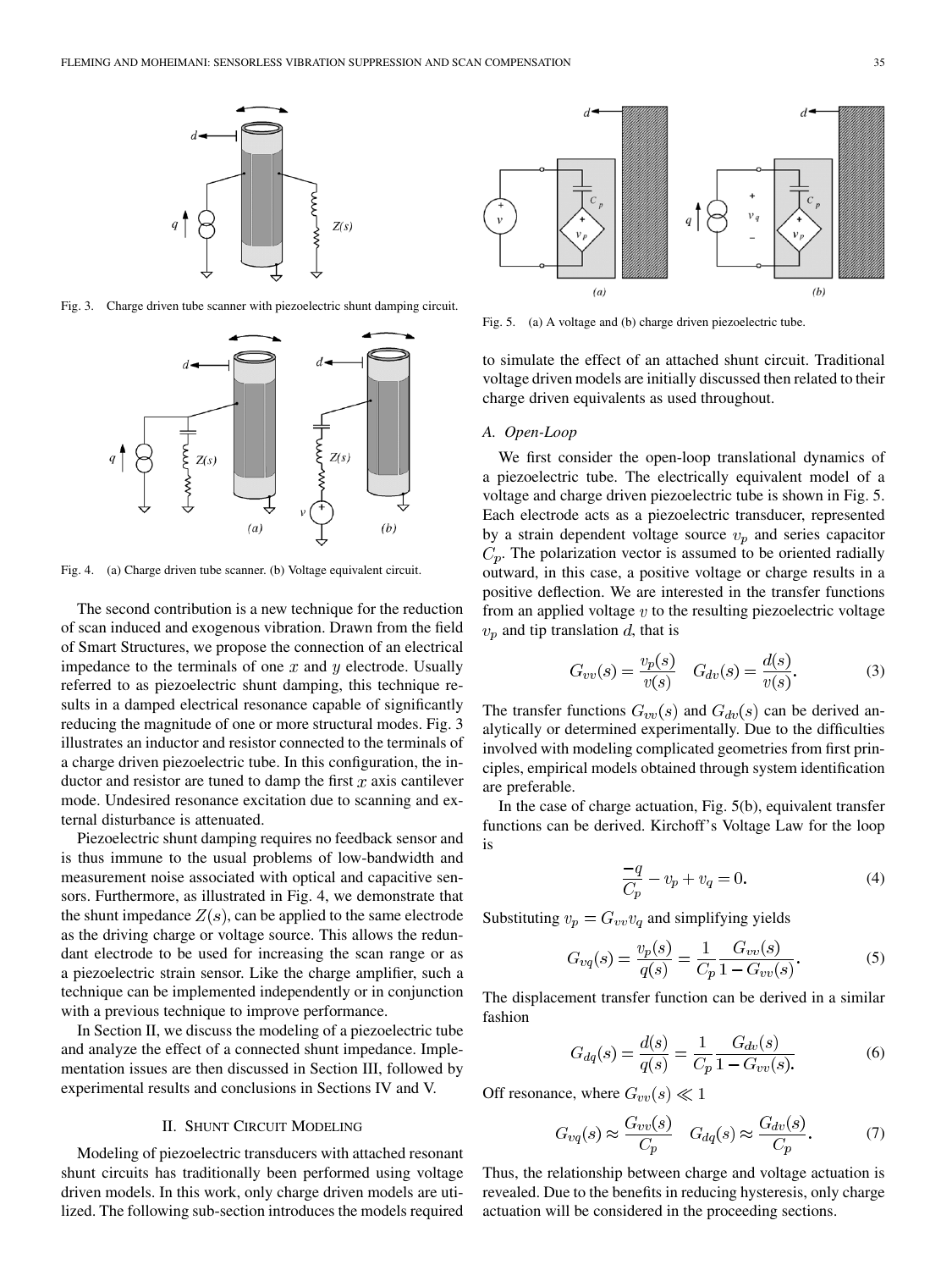

Fig. 6. The piezoelectric tube model describing the deflection  $d$  and strain voltage  $v_p$  in response to an applied charge q and disturbance w.



Fig. 7. The electrical equivalent of a charge driven piezoelectric tube with attached shunt circuit.

In addition to a charge input, the possibility for a disturbance input  $w$  is also desirable. The signal  $w$  can be used to study the regulation or rejection of environmental noise. In the following sections the tube system will be referred to as  $G$ , a multi-input multi-output system describing the deflection  $d$  and piezoelectric voltage  $v_p$  in response to a driving charge q and disturbance w. The transfer functions  $G_{vq}(s)$  and  $G_{dq}(s)$  are contained in  $G$ . Such a realization is advantageous as the system  $G$  will later be identified directly from experimental data using system identification. The tube model  $G$  is shown in Fig. 6.

### *B. Shunt Damping*

Although first appearing in [[20\]](#page-11-0), the concept of piezoelectric shunt damping is mainly attributed to Hagood and von Flotow [[21\]](#page-11-0). A series inductor-resistor network, as shown in Fig. 3, was demonstrated to significantly reduce the magnitude of a single structural mode. Together with the inherent piezoelectric capacitance, the network is tuned to the resonance frequency of a single structural mode. Analogous to a tuned mechanical absorber, additional dynamics introduced by the shunt circuit act to increase the effective structural damping [[21\]](#page-11-0).

The equivalent electrical model of a shunted piezoelectric tube (as shown in Fig. 3) is illustrated in Fig. 7. To find the transfer function relating displacement  $d$  to the driving charge  $q_2$  we start by writing Kirchoff's Voltage Law around the impedance loop and substituting  $v_z = -qsZ(s)$ 

$$
\frac{-q(s)}{C_p} - v_p(s) + -q(s)sZ(s) = 0.
$$
 (8)

When the opposing tube electrodes are equal in dimension, the charges  $q$  and  $q_2$  have an equal but opposite influence on the tube deflection  $d$  and  $v_p$ . Furthermore

$$
v_p = -v_{p2} \tag{9}
$$

$$
\frac{v_p(s)}{q(s)} = \frac{v_{p2}(s)}{q_2(s)} = \frac{-v_p(s)}{q_2(s)} = G_{vq}(s).
$$
 (10)



Fig. 8. The equivalent feedback diagram where an electrical impedance is connected to the terminals of one tube electrode and the other is driven with charge.

The principle of superposition can be applied to find an expression for  $v_p$ 

$$
v_p(s) = G_{vq}(s)q(s) - G_{vq}(s)q_2(s).
$$
 (11)

Rearranging (11) in terms of  $q_2$  and substituting into (8) yields

$$
\frac{v_p(s)}{q_2(s)} = \frac{-G_{vq}(s)}{1 + G_{vq}(s)K(s)}\tag{12}
$$

where

$$
K(s) = \frac{C_p}{1 + C_p s Z(s)}.\tag{13}
$$

The shunted displacement transfer function can be derived in a similar manner

$$
\frac{d(s)}{q_2(s)} = \frac{G_{dq}(s)}{1 + G_{vq}(s)K(s)}.
$$
\n(14)

Using the principle of superposition, the influence of an external disturbance  $w$  can also be included

$$
d(s) = \frac{1}{1 + G_{vq}(s)K(s)} \left( G_{dq}(s)q_2(s) + G_{dw}(s)w(s) \right)
$$
\n(15)

where  $G_{dw}$  is the transfer function measured from an external force  $w$  to the displacement  $d$ .

From (14) and (15) it is concluded that the presence of an electrical shunt impedance can be viewed equivalently as a strain-voltage feedback control system. A diagrammatic representation of (15) is shown in Fig. 8. Further interpretation and analysis can be found in [\[22](#page-11-0)].

In some cases (where a second electrode is not available), it may be difficult to obtain a model describing the piezoelectric voltage  $v_p$  directly. In such cases, the terminal voltage  $v_z$  can also be considered. The equivalent terminal-voltage feedback diagram is shown in Fig. 9.  $v_z$  is related to  $v_p$  by

$$
v_z = v_p + \frac{1}{C_p}q,\tag{16}
$$

that is,

$$
\frac{v_z(s)}{q(s)} = G_{vq}(s) + \frac{1}{C_p}.\tag{17}
$$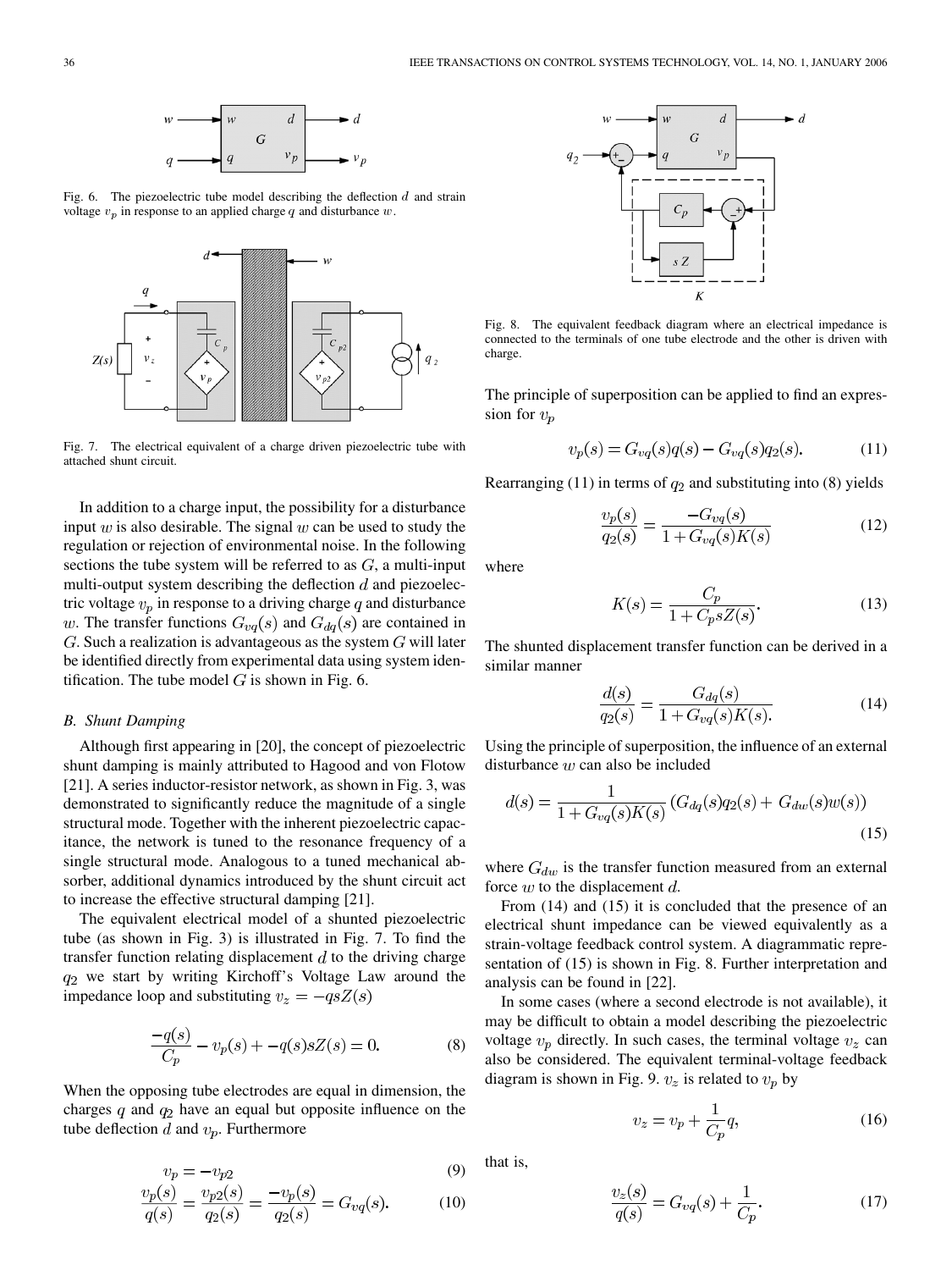

Fig. 9. An alternative feedback interpretation considering the terminal voltage  $v_z$  rather than the piezoelectric voltage  $v_p$ .



Fig. 10. A charge driven tube electrode with attached parallel shunt circuit.

Equations (8) to (15) can be modified accordingly.

*1) Hybrid Operation:* As mentioned in the introduction, it is advantageous to connect the shunt impedance and driving charge source to the same electrode. This scenario is depicted in Fig. 10. In this subsection, the electrical filtering effect of  $Z(s)$ on  $q_2$  is derived. If such a filtering effect can be inverted, the charge source  $q_2$  can be used for scanning, analogous to the case where a shunt impedance is attached to an independent electrode.

Writing Kirchoffs Voltage Law around the loop

$$
-\frac{q}{C_p} - v_p + v_z = 0\tag{18}
$$

and substituting the following

$$
q(s) = -\frac{v_z(s)}{sZ(s)} + q_2(s)
$$
 (19)

results in the loop equation

$$
-\frac{q(s)}{C_p} - v_p(s) + q(s)sZ(s) + q_2(s)sZ(s) = 0.
$$
 (20)

Given that  $v_p = G_{vq}q$ , we can substitute  $q = v_p/G_{vq}$  into (20). After simplification, the transfer function from  $q_2$  to  $v_p$  can be found

$$
\frac{v_p(s)}{q_2(s)} = \frac{K(s)Z(s)G_{vq}(s)}{1 + G_{vq}(s)K(s)}
$$

where  $K$  is as given in (13). Similarly,

$$
\frac{d(s)}{q_2(s)} = \frac{K(s)Z(s)G_{dq}(s)}{1 + G_{vq}(s)K(s)}.
$$
\n(21)



Fig. 11. The equivalent feedback diagram where the driving charge and shunt impedance are applied to the same electrode (as shown in Fig. 10).

Unlike the case in Section II.B, the impedance  $Z(s)$  distorts the tube transfer function from the driving charge  $q_2$  to the deflection  $d$ . Rather than simply adding a strain feedback controller to the mechanical system, the transfer function from  $q_2$ to d now also contains a filter  $F(s) = K(s)Z(s)$ . An equivalent feedback diagram is shown in Fig. 11.

An obvious technique for recovering the natural tube dynamics is to pre-filter the driving charge with  $F^{-1}(s)$ . Fortunately this prefiltering and inversion is straight-forward to implement in practice. This solution is discussed in Section III.

*2) Shunt Impedance Design:* The Smart Structures and Vibration Control literature contain a multitude of passive, active, linear, and nonlinear piezoelectric shunt impedance designs (reviewed in [[23\]](#page-11-0) and [\[24](#page-11-0)]). However, only a small subset is suitable for piezoelectric tube damping. The so-called resonant linear shunts meet all of the requisite criteria: They are easy to design, implement, and tune; they offer excellent damping performance (especially for single modes of vibration); they are strictly passive and inject no harmonics; and finally, their presence influences the mechanical dynamics only over a small frequency range. Resonant linear shunts have been shown to emulate the effect of a tuned-mass mechanical absorber [[21\]](#page-11-0).

After examination of various impedance designs, the LCR circuit depicted in Fig. 4 was found to offer good performance. The presence of a series capacitance is necessitated by the requirement for dc tracking. If the impedance of the network was not infinity at dc, constant tube deflections would require a ramp signal in charge (eventually saturating the amplifier), this is reflected in the scan filter  $F(s)$  and its inverse  $F(s)^{-1}$ .

To damp a single mode of structural vibration, the circuit inductance  $L$ , capacitance  $C$ , and piezoelectric capacitance  $C_p$ are tuned to resonate at the target mechanical frequency  $\omega_1$ . Although the capacitance value  $C$  is essentially arbitrary, values of 1 to 10 times the piezoelectric capacitance have been found suitable. To equate the frequency of electrical resonance to mechanical resonance, the inductor is tuned as follows:

$$
L = \frac{C + C_p}{CC_p \omega_1}.
$$
 (22)

The resistance value, dependent on the inherent system damping, is most easily found experimentally. For such systems, resistances in the order of 1  $k\Omega$  are typical.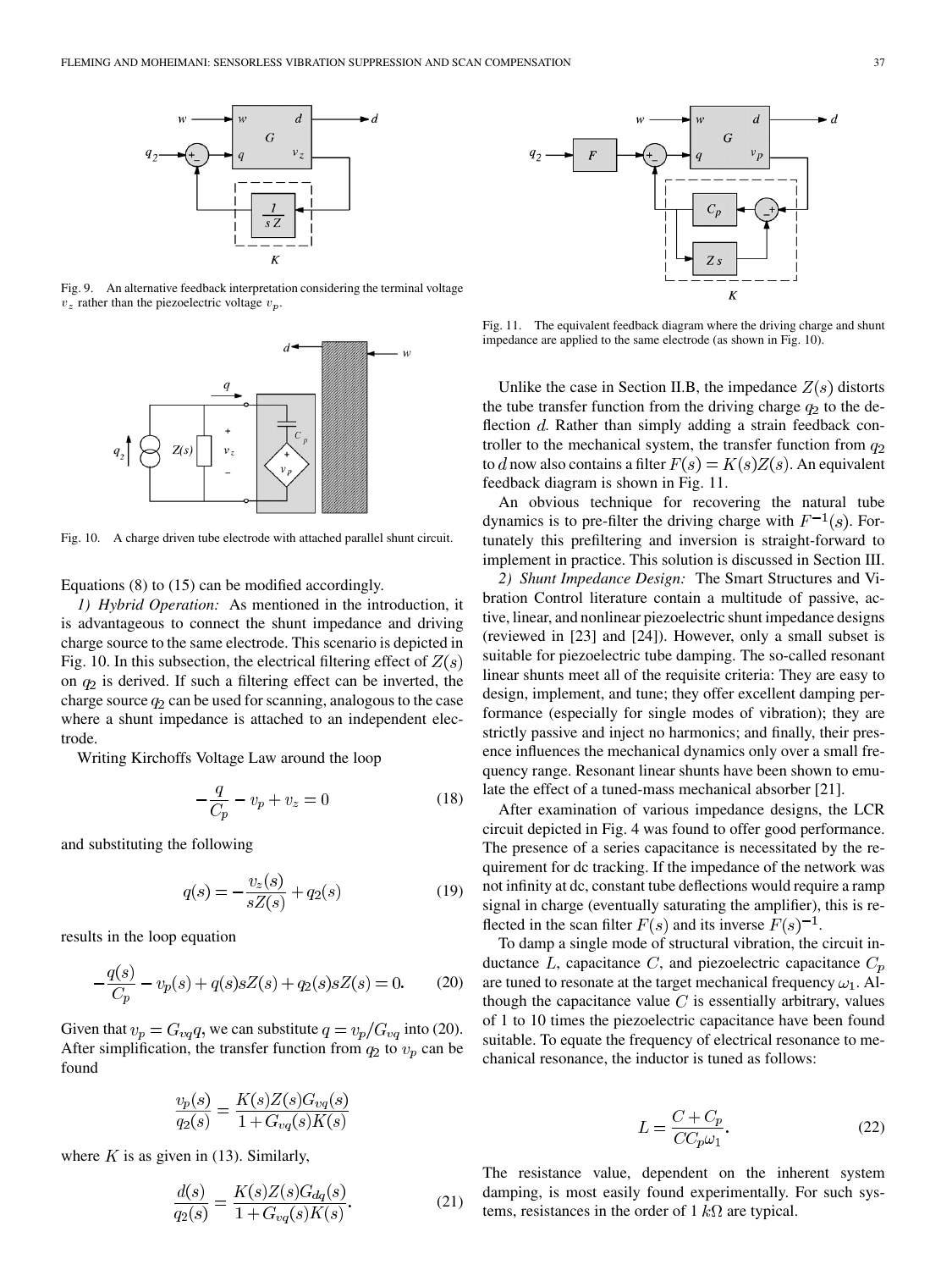

Fig. 12. Schematic diagram of a charge driven tube with integrated shunt circuit.

#### III. IMPLEMENTATION

Resonant piezoelectric shunt damping circuits require impractically large values of inductance, typically in the tens of Henrys. For this reason the shunt damping circuit will be synthesized artificially using the charge amplifier. Consider the schematic shown in Fig. 12. Neglecting the filter  $F^{-1}(s)$  and input  $q_2$ , the charge applied to the piezoelectric tube is equal to

$$
q = v_z \frac{-1}{sZ(s)}.\tag{23}
$$

The impedance (or admittance) experienced by the piezoelectric transducer can be calculated by examining the ratio of current to voltage at its terminals. As the current is equal to  $-\dot{q}$ , and  $q$  is defined by (23), the impedance presented to the terminals is simply  $Z(s)$  (as defined by the filter in Fig. 12). By implementing the filter  $\left(\frac{-1}{sZ(s)}\right)$  any arbitrary impedance can be presented to the terminals of the transducer. Simple techniques for designing analog and digital filters that represent  $(1/(Z(s)))$ can be found in [[25\]](#page-11-0). In this work a dSpace DSP system is used to implement and tune the filter  $\left(-\frac{1}{sZ(s)}\right)$ .

In addition to the charge required for shunt impedance synthesis, the additive charge  $q_2$  is used for tube scanning. As mentioned in Section II-B-1, the additive charge  $q_2$  requires a filter  $F^{-1}(s)$  to compensate for the electrical dynamics of the shunt impedance when attached to the same electrode.

A substantial simplification of the system shown in Fig. 12 can be made by studying the structure of the filter  $F^{-1}(s)$ 

$$
F^{-1}(s) = \frac{1}{K(s)Z(s)} = \frac{1 + C_p s Z(s)}{C_p s Z(s)}
$$

$$
= \frac{1}{C_p s Z(s)} + 1.
$$
 (24)

Considering that the transfer function  $(1/(sZ(s)))$  has already been implemented,  $F^{-1}(s)$  can be replaced as shown in Fig. 13.

# *A. DC Accurate Charge Amplifier*

One of the key components utilized so-far without reference is the charge amplifier. As mentioned in the introduction, sub-



Fig. 13. Simplified diagram of a charge amplifier with integrated shunt impedance.



Fig. 14. Simplified diagram of a generic charge source.

stantial difficulties have been experienced in attempts to construct such a device for capacitive loads.

Consider the simplified diagram of a generic current source shown in Fig. 14. The piezoelectric load, modeled as a capacitor and voltage source  $v_p$ , is shown in gray. The high gain feedback loop  $(k_C)$  works to equate the applied reference voltage  $v_{ref}$ , to the voltage across a sensing capacitor  $C_s$ . Neglecting the resistances  $R_L$  and  $R_s$ , at frequencies well within the bandwidth of the control loop, the load charge  $q_L$  is equal to

$$
q_L = V_{\text{ref}} C_s \tag{25}
$$

i.e., we have a charge amplifier with gain  $C_s$  Columbs/V.

The foremost difficulties associated with the charge amplifier shown in Fig. 14 are due to the resistances  $R_L$  and  $R_s$ . These resistances model the parasitic leakage resulting from the input terminals of the feedback opamps, capacitor dielectric leakage, and  $v<sub>z</sub>$  measurement. In practice, this parasitic resistance is often swamped with additional physical resistances required to manage voltage drift associated with the input bias current of the opamps and voltage instrumentation.

If there exists a parallel load resistance  $R_L$ , the actual charge  $q_{\text{LC}}(s)$  flowing through the load transducer becomes

$$
q_{\rm LC}(s) = q_L(s) \frac{s}{s + \frac{1}{R_L C_L}}.\tag{26}
$$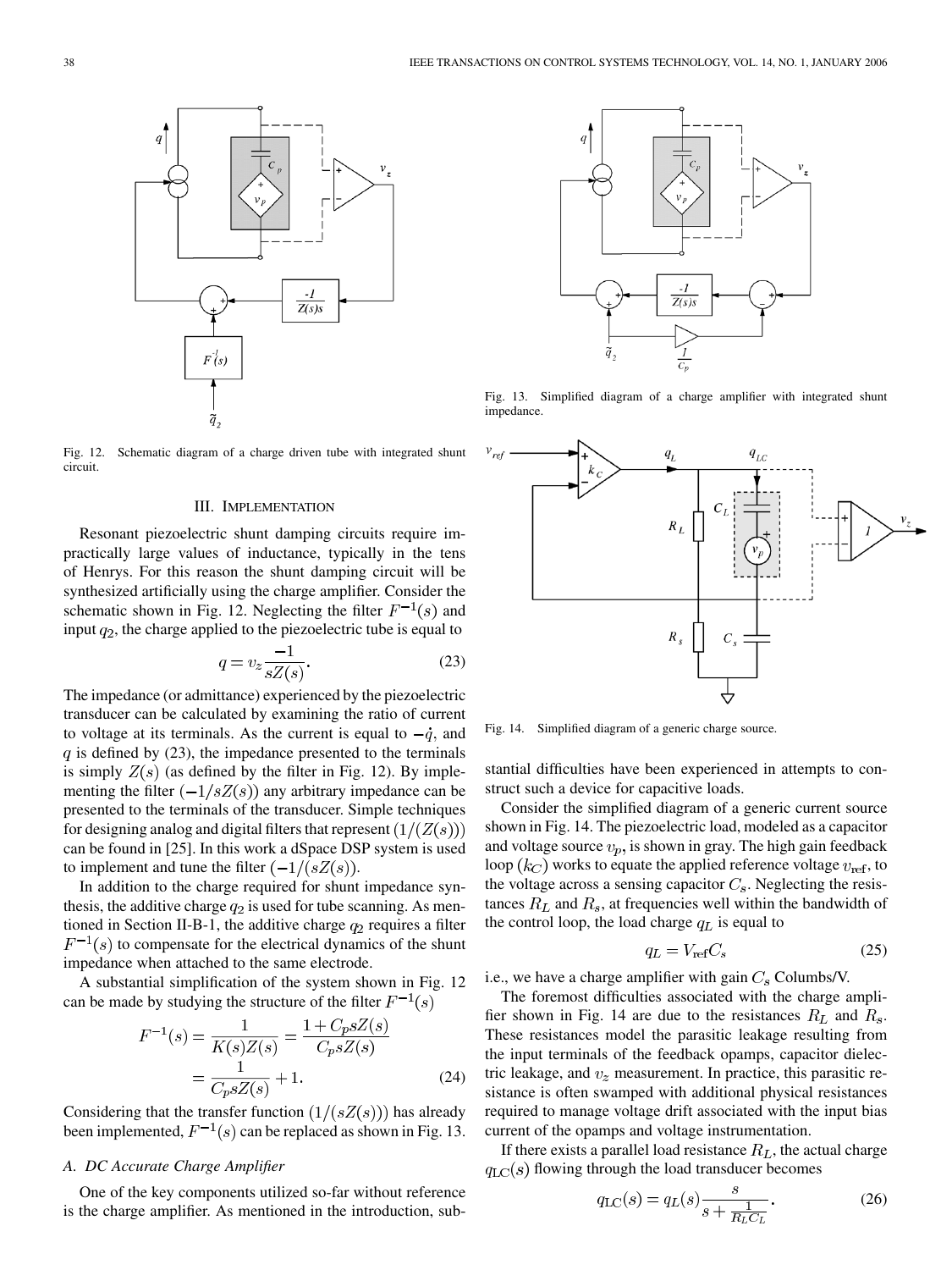

Fig. 15. DC accurate charge source for grounded capacitive loads.

The amplifier now contains a high-pass filter with cutoff  $\omega_c =$  $(1/(R_L C_L))$ . That is

$$
\frac{q_{\rm LC}(s)}{V_{\rm ref}(s)} = C_s \frac{s}{s + \frac{1}{R_L C_L}}.\tag{27}
$$

In a typical piezoelectric tube drive scenario, with  $C_L = 10$  nF, a 1  $\mu$  A output offset current requires a 10-M $\Omega$  parallel resistance to limit the dc voltage offset to 10 V. Phase lead exceeds 5 degrees below 18 Hz. Such poor low-frequency performance precludes the use of charge amplifiers in applications requiring accurate low-frequency tracking, e.g., Atomic Force Microscopy [\[26](#page-11-0)].

A solution for the problem of voltage drift was first presented in [\[27](#page-11-0)]. An auxiliary voltage feedback loop was included to correct low-frequency behavior and allow for constant charge offsets. The circuit implementation required the design of separate voltage and charge feedback controllers. A simplified design relying on the intrinsic voltage control offered by the parasitic resistances was later presented in [\[28](#page-11-0)]. Neither of the amplifiers discussed have been capable of driving grounded loads. As piezoelectric tubes have multiple external electrodes and a common (often grounded) internal electrode, the requirement for a grounded-load is a necessity.

In the following, we present a dc accurate grounded-load charge amplifier. Shown in Fig. 15, the amplifier incorporates a high common-mode rejection, high common-mode range differential stage consisting of the lower opamp, voltage bridge, and instrumentation amplifier. The amplifier works to equate the voltage measured across the sensing impedance to the reference voltage  $v_{\text{ref}}$ .

To understand the operation of the amplifier we study the transfer function from the reference voltage  $v_{ref}$  to the load charge  $q_{\rm LC}$ .

$$
\frac{q_L(s)}{v_{\text{ref}}(s)} = C_s \frac{s + \frac{1}{C_s R_s}}{s} \tag{28}
$$



Fig. 16. Test for voltage/charge dominance.

The reference to actual load charge transfer function can be found by combining (28) and (26)

$$
\frac{q_{\rm LC}(s)}{v_{\rm ref}(s)} = \frac{q_L(s)}{v_{\rm ref}(s)} \frac{q_{\rm LC}(s)}{q_L(s)}
$$
\n
$$
= C_s \frac{s + \frac{1}{C_s R_s}}{s} \frac{s}{s + \frac{1}{R_L C_L}}.
$$
\n(29)

By setting  $C_L R_L = C_s R_s$ , i.e.

$$
\frac{R_L}{R_s} = \frac{C_s}{C_L} \tag{30}
$$

the amplifier has no low-frequency dynamics and constant gain  $C_s$  Columbs/V. Effectively the voltage amplifier, comprised of the two resistances  $R_L$  and  $R_s$ , synthesizes the operation of an ideal charge amplifier at low frequencies.

As the amplifier can be viewed as the concatenation of a voltage and charge amplifier, it is important to identify the frequency range where each mode of operation is dominant. Consider the schematic shown in Fig. 16. During perfect charge operation, i.e., when  $q_{\rm LC}$  is correctly regulated to zero, the voltage  $v_z$  will be equal to  $v_p$ . During voltage dominant behavior,  $v_z$ will be regulated to zero. Such characteristics can easily be measured experimentally. Although the voltage dynamics have been designed to perfectly synthesize the operation of an ideal charge amplifier, during voltage dominant operation, if the load is not purely capacitive, errors in  $q_{\text{LC}}$  will occur.

When  $v_{ref} = 0$ , which implies  $q_L = 0$ , the transfer function from  $v_p$  to  $v_z$  reveals the voltage or charge dominance of the amplifier. At frequencies where  $v_z \approx v_p$ , the amplifier is charge dominant, and voltage dominant when  $v_z \approx 0$ . For the hybrid amplifier shown in Fig. 15, when  $v_{ref} = 0$ 

$$
\frac{v_z(s)}{v_p(s)} = \frac{s}{s + \frac{1}{R_L C_L}}\tag{31}
$$

i.e., at frequencies above  $(1/(R_L C_L))$  s<sup>-1</sup> the amplifier is charge dominant, and voltage dominant below. Obviously, given (31), the objective will be to select a load resistor  $R_L$ as large as possible. This may be limited by other factors such as opamp current noise attenuation, bias-current based offset voltages, and the common-mode and differential leakage of the opamp. In practice,  $(v_z(s))/(v_p(s))$  is best measured by simply applying a voltage to another electrode and using that as a reference, as the frequencies under consideration are well below the tube's first mechanical resonance, the applied voltage will be related by a constant.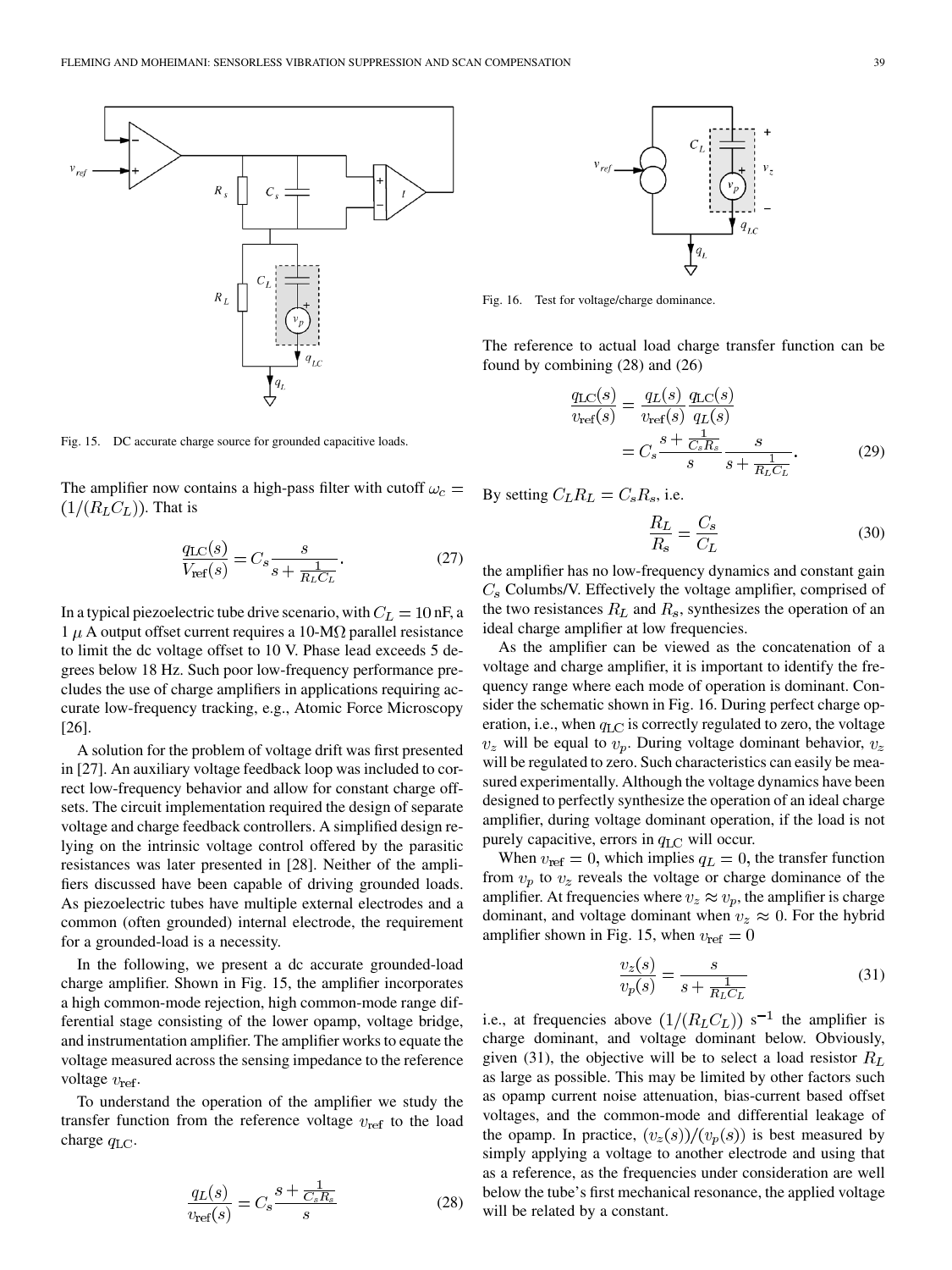

Fig. 17. Piezoelectric tube dimensions (in mm).

TABLE I PARAMETERS OF THE CHARGE AMPLIFIER AND SHUNT IMPEDANCE

| Charge Gain              | 77.8~nC/V            |
|--------------------------|----------------------|
| Voltage Measurement Gain | $0.1 \overline{V/V}$ |
|                          | 29H                  |
|                          | 50 $nF$              |
|                          | $3.3 k\Omega$        |

Alike a typical voltage amplifier, the hybrid amplifier offers little or no hysteresis reduction over the frequency range of voltage dominance. For the same reason, no improvement in creep can be expected. Creep time-constants are usually greater than 10 min, which in this discussion, is effectively dc. At these frequencies the amplifier behaves analogously to a standard voltage amplifier.

### IV. EXPERIMENTAL RESULTS

In this section, the prototype shunt circuit and charge amplifier are employed to drive a piezoelectric tube positioner in one dimension. The tube was manufactured and patterned by Boston Piezo-Optics, physical dimensions can be found in Fig. 17. The tube was glued (with 24 h epoxy) vertically into a recessed (by 1.5 mm) aluminum block. An ADE Tech capacitive sensor was used to measure the displacement with sensitivity 10  $V/\mu$ m and bandwidth 10 kHz. An aluminum cube  $(1 \text{ cm} \times 1 \text{ cm} \times 1 \text{ cm})$ is glued onto the tube tip and grounded to provide a return for the capacitive sensor. Both the tube block and sensor mount are affixed to a stabilized optical table. Parameters of the shunt impedance and amplifier are shown in Table I.

## *A. Tube Dynamics*

We present the experimental results by first examining the natural response of the piezoelectric tube. The measured and identified transfer functions from charge input to strain-voltage and displacement are shown in Figs. 18 and 19. The system model  $G$  (shown in Fig. 6), was obtained by frequency domain subspace system identification  $[29]$  $[29]$ . The identification<sup>1</sup> required

1An implementation of the algorithm is freely available by contacting the author.



Fig. 18. The transfer function  $G_{dq}$  measured from the charge input  $q(C)$  to the measured displacement  $d(m)$ . (--) Identified model, (--) measured.



Fig. 19. The transfer function  $G_{vq}$  measured from the charge input  $q(C)$  to the measured strain voltage  $v_p$  (V). (--) Identified model, (--) measured.

12 MIMO data points to return a single input, two output model of order 2. An excellent fit is observed in the frequency domain.

The nominal first resonance frequency and dc charge sensitivity of the tube were measured to be 1088 Hz and 5.7 m/C (5.7  $\mu$ m/ $\mu$ C).

#### *B. Amplifier Performance*

Both the low-frequency scanning and high-frequency vibration damping depend on the performance of the charge amplifier and related instrumentation. In the following we examine the two characteristics of foremost importance: low-frequency charge regulation—the ability of the amplifier to reproduce low-frequency inputs without drift, and the bandwidth of charge dominance—the frequency range where hysteresis will be reduced due to dominant charge feedback.

The (low-frequency) transfer function measured from an applied reference signal to the actual charge deposited on a 5-nF dummy load is shown in Fig. 20. Excellent low-frequency tracking from 15 mHz to 15 Hz is exhibited by the amplifier and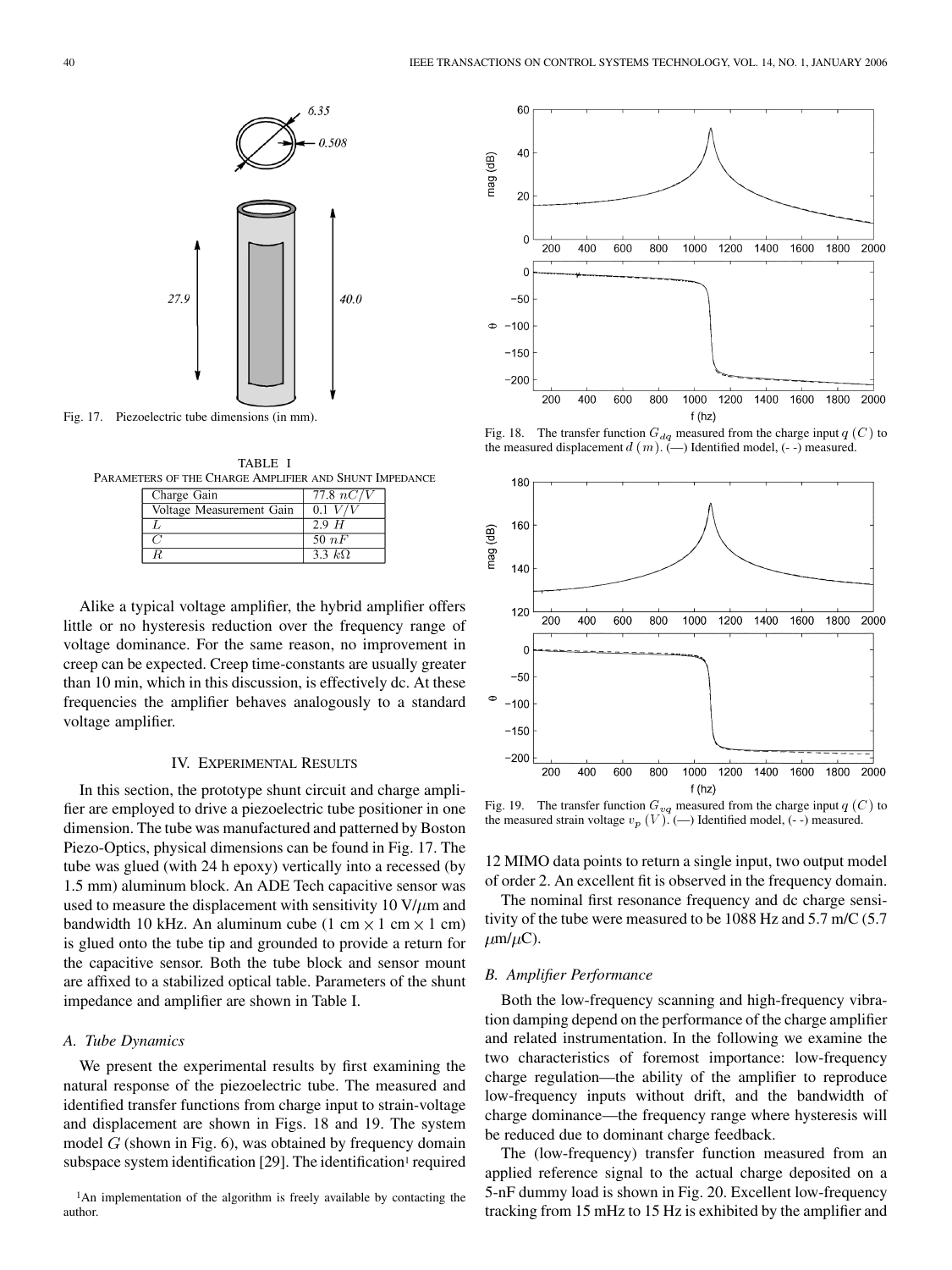

Fig. 20. Charge amplifier low-frequency tracking performance. Measured from the charge reference signal  $(V)$  to the instrumented load voltage across a 5-nF dummy load.



Fig. 21. Charge dominance bandwidth. Measured from the internal tube strain voltage  $v_p$  to the load voltage.

instrumentation. As discussed in Section III-A, the bandwidth of charge dominance was ascertained by zeroing the charge reference and introducing an internal load voltage. The transfer function measured from the internal voltage to the voltage measured across the load is shown in Fig. 21. We observe a charge dominance bandwidth of 0.8 Hz. Frequencies above this bandwidth will experience the full linearity benefit of charge actuation.

To justify the use of charge actuation we demonstrate the benefit in Figs. 22 and 23. Hysteresis is reduced by approximately 89% simply through the use of a charge amplifier. Percentage reduction is calculated by measuring the maximum excursion in the minor axis of each plot, then taking the ratio  $100 \times \frac{\text{voltage}}{\text{charge}}$ . It should be noted that a scan range of  $\pm 3 \mu$  m is around 20% of the



Fig. 22. Relationship between an applied voltage and the resulting tube displacement. (10-Hz ramped sinusoidal input.)



Fig. 23. Relationship between an applied charge reference and the resulting tube displacement. (10-Hz ramped sinusoidal input.)

full scale deflection, it is often assumed that hysteresis is negligible at such low drives. Similar plots for the same apparatus with a  $\pm 8$   $\mu$ m drive can be found in [[27\]](#page-11-0), a greater hysteresis is exhibited, and heavily reduced through the use of a similar charge drive.

#### *C. Shunt Damping Performance*

*1) Scan Induced Vibration Suppression:* While scanning at high frequencies, the greatest cause of tracking error is due to high frequency harmonics exciting the mechanical resonance. The influence of the shunt impedance can be observed to significantly increase the effective damping in Fig. 24. The simulated response shown in Fig. 25 shows a good correlation with experimental results. The equivalent decrease in settling time can be observed in Fig. 26.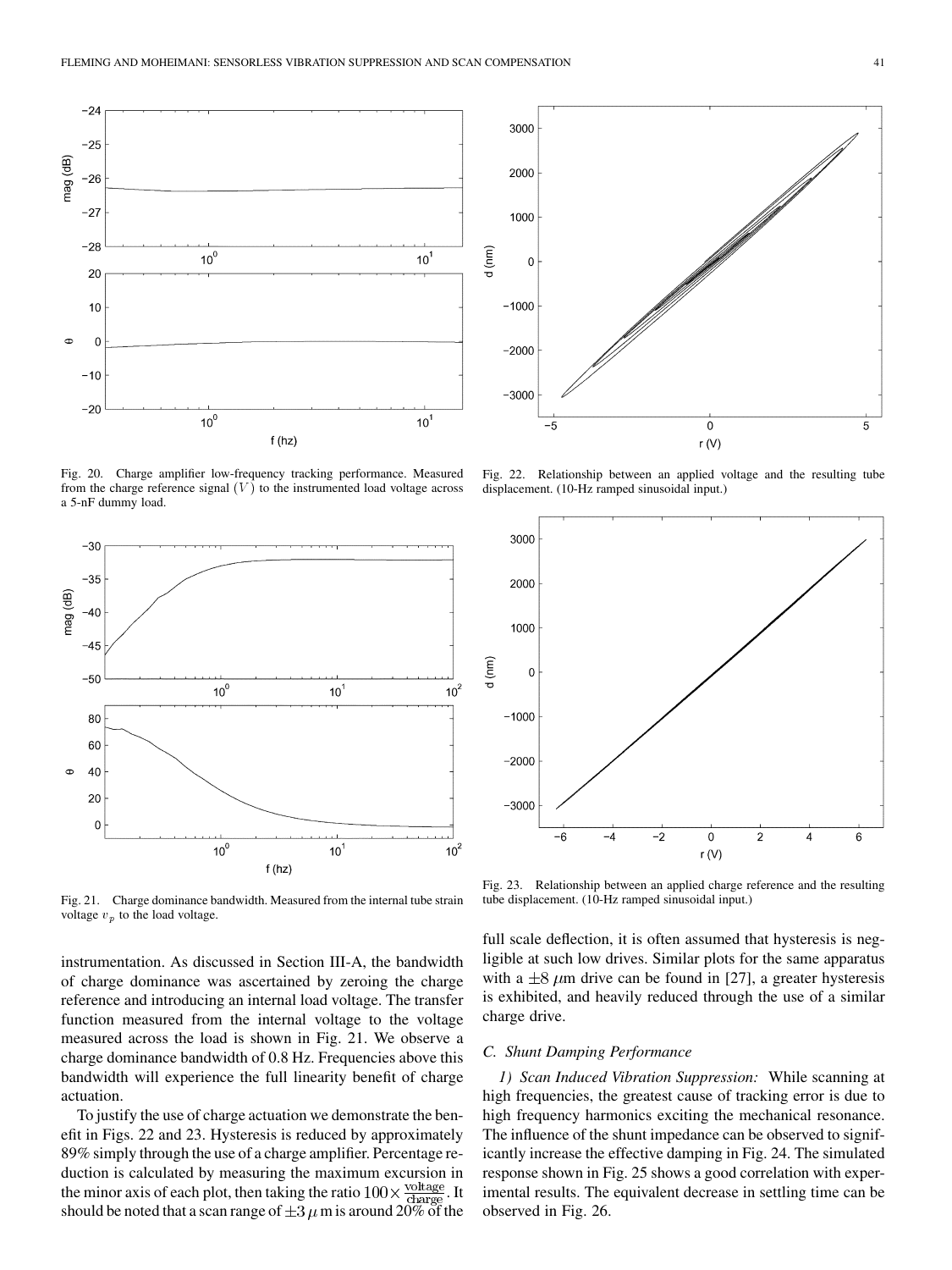

Fig. 24. Experimental response. Natural (—) and shunt-damped (- -) tube dynamics measured from the additive charge input  $q_2$  (C) to the tip displacement  $d(m)$ .



Fig. 25. Simulated response. Natural (—) and shunt-damped (- -) tube dynamics measured from the additive charge input  $q_2$  (C) to the tip displacement  $d(m)$ .

The improvement in triangular scanning fidelity is illustrated in Fig. 27; an unfiltered 46-Hz Triangle wave was applied to the system. The frequency and lack of filtering was chosen to illustrate the worst-case induced ripple. In practice, the triangle would be filtered or passed through a feedforward controller to reduce vibration. Regardless of the ripple magnitude, the presence of a shunt circuit provides the same decrease in settling time. At high speeds, significant increases in fast-axis resolution can be expected. In the case where feedforward vibration control [[11\]](#page-10-0) is applied, the damped mechanical system would allow a less severe prefilter and provide greater immunity to modeling error.

*2) Externally Induced Vibration:* Another significant source of tracking error is external mechanical noise. Due to the highly resonant nature of the tube, high frequency noise components can excite the mechanical resonance and lead to large erroneous



Fig. 26. Tube deflection (in nm) resulting from square wave excitation. (a)  $t$  (s)<br>Fig. 26. Tube deflection (in nm) resulting from square<br>Uncontrolled and (b) with  $L - C - R$  shunt impedance.



Fig. 27. Tube deflection (in nm) resulting from a 46-Hz triangle wave t (s)<br>Fig. 27. Tube deflection (in nm) resulting from a 46-Hz triangle<br>excitation. (a) Uncontrolled and (b) with  $L - C - R$  shunt impedance.

excursions. By applying a voltage to an opposite electrode, we can simulate the effect of a strain disturbance. A significant damping of greater than 20 dB can be observed in Fig. 28. The effect of such damping can be observed in the time domain by applying a low-frequency scanning signal. With no scan-induced vibration, the external noise is dominant. The reduction of resonant vibration can be seen in Fig. 29.

*3) Low-Frequency Scanning:* The final test of such an apparatus is the ability to track dc charge offsets. In Fig. 30 a low-frequency triangle signal was applied to the charge amplifier, at time 130 s, a dc offset equivalent to around 1  $\mu$ m was applied. Aside from the faithful reproduction of a 0.1-Hz triangle wave, the charge amplifier reproduces the offset without drift.

## V. CONCLUSION

In this paper, a new charge amplifier has been presented for the reduction of hysteresis in piezoelectric tube scanners. Using the intrinsic voltage feedback offered by parasitic resistances,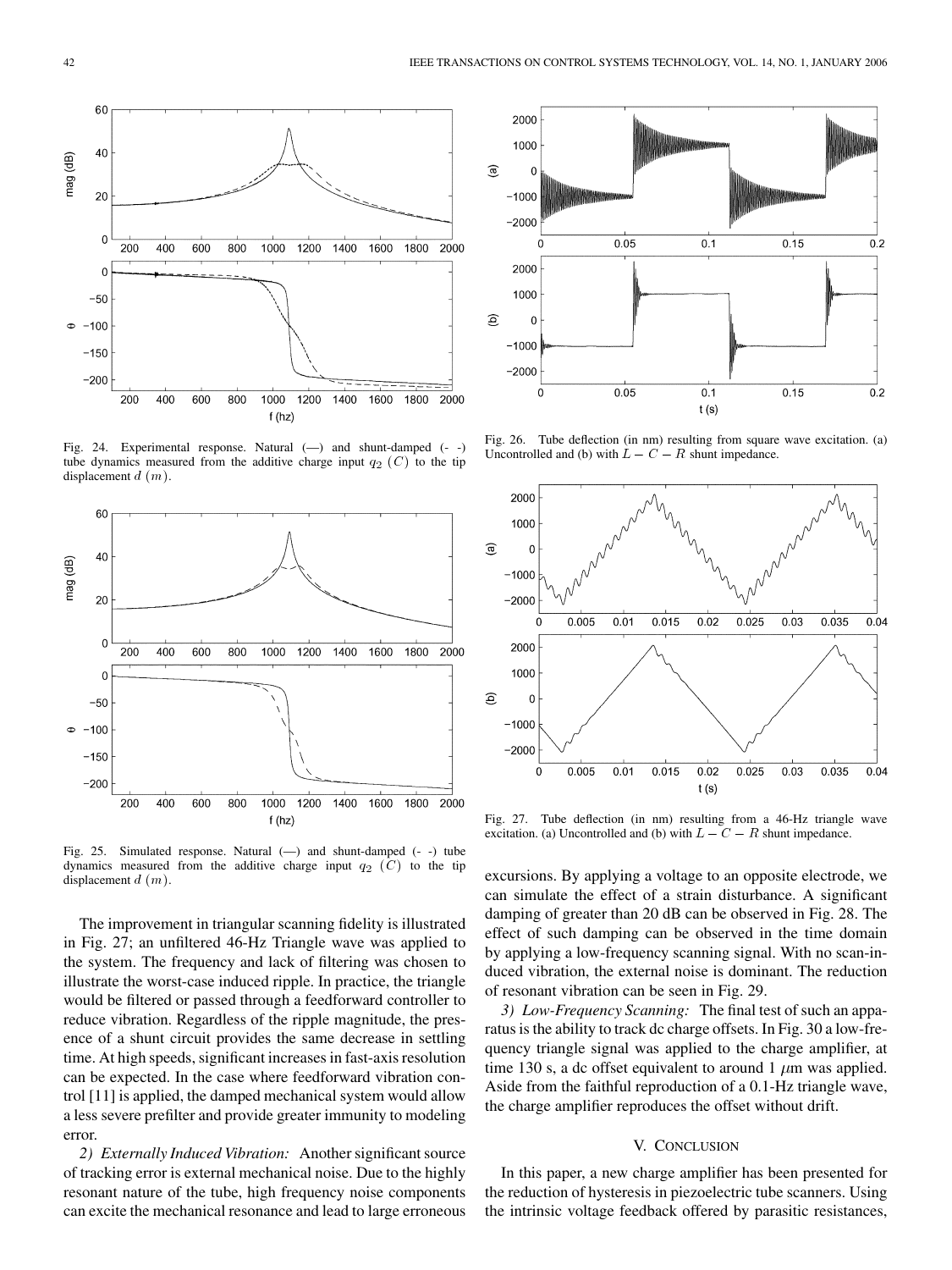<span id="page-10-0"></span>

Fig. 28. Experimental response. The natural (—) and shunt-damped (- -) tube transfer function from the applied strain disturbance (in  $V$ ) to the tip displacement  $d(m)$ .



Fig. 29. Tube deflection (in nm) resulting from a 1.6-kHz band-limited uniformly distributed random strain disturbance. (a) Uncontrolled and (b) with Fig. 29. Tube deflection (in uniformly distributed random s<br> $L - C - R$  shunt impedance.



Fig. 30. Low-frequency scanning reference and resultant tube displacement with additive dc offset.

low-frequency voltage drift has been eliminated to provide dc accurate operation. The proposed charge amplifier is simple to fabricate and easily integrated into existing open-loop or controlled systems.

In addition to hysteresis reduction, piezoelectric shunt damping has been applied to reduce scan-induced vibration. Piezoelectric shunt damping involves the connection of an electrical impedance to the terminals of a piezoelectric transducer. In experiments considering scan-induced and externally induced vibration, an LCR network reduces the first resonance frequency by 20 dB in magnitude. No feedback sensors are required.

Although charge-driven shunt-damped piezoelectric tubes can be integrated into previous design methodologies, the simplicity of implementation and performance warrants their use independently. Current work includes the design of an all-analog amplifier incorporating both charge actuation, and shunt impedance implementation.

### **REFERENCES**

- [1] G. Binnig and D. P. E. Smith, "Single-tube three-dimensional scanner for scanning tunneling microscopy," *Rev. Sci. Instrum.*, vol. 57, no. 8, pp. 1688–1689, Aug. 1986.
- [2] E. Meyer, H. J. Hug, and R. Bennewitz, *Scanning Probe Microscopy*. Heidelberg, Germany: Springer, 2004.
- [3] D. Croft, D. McAllister, and S. Devasia, "High-speed scanning of piezoprobes for nano-fabrication," *Trans. ASME, J. Manufact. Sci. Technol.*, vol. 120, pp. 617–622, Aug. 1998.
- [4] W. Gao, R. J. Hocken, J. A. Patten, J. Lovingood, and D. A. Lucca, "Construction and testing of a nanomachining instrument," *Precision Eng.*, vol. 24, no. 4, pp. 320–328, Oct. 2000.
- [5] *IEEE Standard on Piezoelectricity*, 1988. I. of Electrical and E. E. Inc., ANSI/IEEE Std. 176-1987.
- [6] C. J. Chen, "Electromechanical deflections of piezoelectric tubes with quartered electrodes.," *Appl. Phys. Lett.*, vol. 60, no. 1, pp. 132–134, Jan. 1992.
- [7] H. J. M. T. A. Adriaens, W. L. de Koning, and R. Banning, "Modeling piezoelectric actuators," *IEEE/ASME Trans. Mechatron.*, vol. 5, no. 4, pp. 331–341, Dec. 2000.
- [8] D. Croft, S. Stilson, and S. Devasia, "Optimal tracking of piezo-based nanopositioners," *Nanotechnology*, vol. 10, pp. 201–208, 1999.
- K. Leang and S. Devasia, "Iterative feedforward compensation of hysteresis in piezo positioners," in *IEEE Conf. Decision Control*, Maui, HI, Dec. 2003.
- [10] G. Schitter, R. W. Stark, and A. Stemmer, "Fast contact-mode atomic force microscopy on biological specimens by model-based control," *Ultramicroscopy*, vol. 100, pp. 253–257, 2004.
- [11] D. Croft, G. Shed, and S. Devasia, "Creep hysteresis, and vibration compensation for piezoactuators: Atomic force microscopy application," *Trans. ASME, J. Dynam. Syst., Meas. Control*, vol. 123, pp. 35–43, Mar. 2001.
- [12] K. J. G. Hinnen, R. Fraanje, and M. Verhaegen, "The application of initial state correction in iterative learning control and the experimental validation on a piezoelectric tube scanner," *J. Syst. Contr. Eng.*, vol. 218, pp. 503–511, 2004.
- [13] G. Schitter and A. Stemmer, "Model-based signal conditioning for highspeed atomic force and friction force microscopy," *Microelectron. Eng.*, vol. 67–68, pp. 938–944, 2003.
- [14] H. Perez, Q. Zou, and S. Devasia, "Design and control of optimal scan trajectories: Scanning tunneling microscope example," *J. Dynam. Syst., Meas. Control*, vol. 126, pp. 187–197, Mar. 2004.
- [15] S. Salapaka, A. Sebastion, J. P. Cleveland, and M. V. Salapaka, "High bandwidth nano-positioner: A robust control approach," *Rev. Sci. Instrum.*, vol. 75, no. 9, pp. 3232–3241, Sep. 2002.
- [16] C. V. Newcomb and I. Flinn, "Improving the linearity of piezoelectric ceramic actuators," *Inst. Elect. Eng. Electron. Lett.*, vol. 18, no. 11, pp. 442–443, May 1982.
- [17] P. Ge and M. Jouaneh, "Tracking control of a piezoelectric actuator," *IEEE Trans. Contr. Syst. Technol.*, vol. 4, no. 3, pp. 209–216, May 1996.